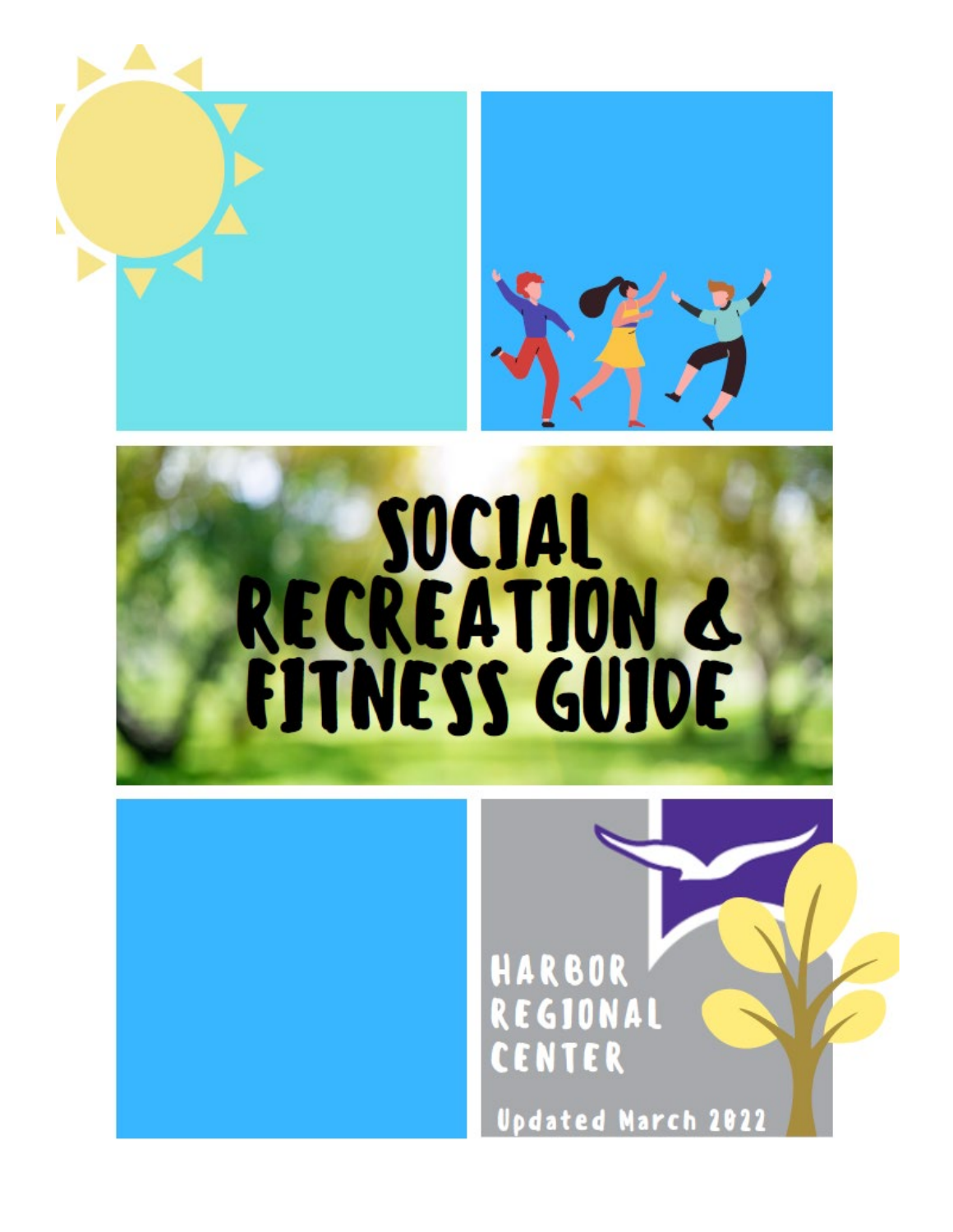*The information provided through this guide is to assist you with locating social, recreational, and fitness opportunities within the local area. The agencies, individuals, programs, and organizations listed in this guide are not endorsed by Harbor Regional Center. Information contained in this guide was updated March 2022 and is subject to change at any time.* 

## **Social Recreation & Fitness Guide Updated March 2022**

#### **ART, DANCE & MUSIC PROGRAMS**

**Able Arts Work:** Able ARTS Work was established in 1981 as a non-profit organization to provide inclusive services for individuals with developmental disabilities, autism and ALL people through the creative arts therapies and education, music, dance/movement, drama/theater, visual arts, media and digital arts**.**  Visit the website: [learnforlife@ableartswork.org](mailto:learnforlife@ableartswork.org)

**Art Box Academy:** Art & Activity Boxes include a Master Artist or Architecture Lesson, plus 5-9 engaging activities, all designed, packaged and delivered in signature boxes. Kiddos enjoy hours of extended creativity and play! Visit the website: <https://theartboxacademy.com/>

**Fun to Create:** Fun to Create brings, or sends, you everything you'll need for a custom creative project that you can share with your family and friends. With 20 years of experience working in group home settings, Susan will provide engaging activities for small to large groups with a real talent for helping others create an art or crafting project. Visit the website: [www.funtocreate.net](http://www.funtocreate.net/) or call (540) 336-8346

**Always Dancing Project:** Free Zoom dance classes for people with developmental disabilities. Visit the website: <https://sites.google.com/view/alwaysdancingproject/home> Email Elliana Kim at [alwaysdancingproject@gmail.com](mailto:alwaysdancingproject@gmail.com) Additional languages supported: Spanish

**Down For Dance:** Down For Dance (DFD) provides high-quality dance programing for individuals with Down Syndrome. DFD offers different styles and holds classes in Long Beach, Huntington Beach and Costa Mesa. Visit the website: [www.downfordance.org](http://www.downfordance.org/) Contact Annie Griffith by email [annie@downfordance.org](mailto:annie@downfordance.org) or call (949) 478-3224 Additional languages supported: Spanish

**Jazz Hands for Autism:** If you are interested in learning to play a new instrument, consider taking Zoom lessons for the guitar or piano. For more information email  $info@jazz$ handsforautism.org

**Kick It Up Dance and Fitness Studio:** Kick It Up Dance and Fitness offers dance classes for boys and girls of all ages. Using a wide variety of styles allows all students the opportunity for a well-rounded performing arts education. You will find descriptions on the website of each class and their levels to help you choose the right ones for you. Visit the website: [www.kickitup.com](http://www.kickitup.com/)

**LA Opera Music to Remember:** Music to Remember is inspired by the powerful (and scientifically proven) role that music plays in restoring the body, soul and memory. These weekly virtual recitals with LA Opera teaching artist, Nandani Sindha, simulate remembrance and gently invite reflection through familiar and beloved songs while singing and/or signing along with Nandani.

Contact Tate Shoebridge by email **tshoebridge**@laopera.org or (213) 972-8013

**McKee Music Therapy:** McKee Music Therapy is an established health profession in which music is used within a therapeutic relationship to address physical, emotional, cognitive, and social needs of individuals. Offering music lessons for students of all ages.

Visit the website: [www.mckeemusictherapy.com](http://www.mckeemusictherapy.com/) Contact by email  $\text{cm}/\text{Q/m}$ ckeemusictherapy.com or call (714) 348-4248

**Music Together:** Celebrating 23 years of bringing Music Together to families in our community, Music Together is an internationally acclaimed early childhood music and movement program for children from birth through age 5 and the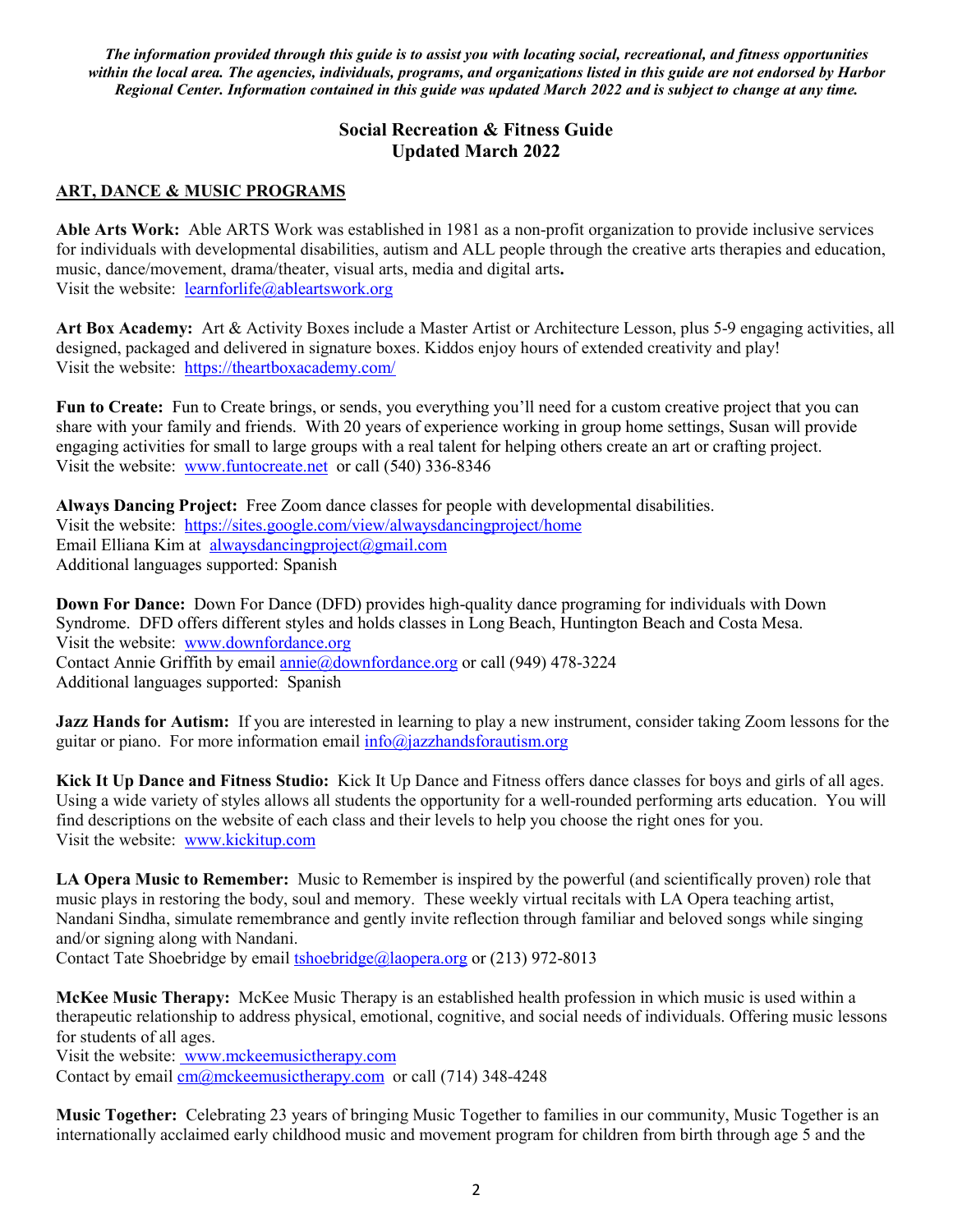adults who love them. Research-based, fun-filled, developmentally appropriate classes to engage families in active musicmaking are offered to enhance the development of the basic music skills of singing in tune and keeping a steady beat. Visit the website: www.musictogetheratthebeach.com Email: [mtatbeach@gmail.com](mailto:mtatbeach@gmail.com) or call/text (562) 264-5543

**Rise and Shine Music Therapy:** Rise and Shine Music Therapy serves children and young adults with disabilities, as well as individuals of all ages with mental health needs. Individual music therapy sessions are provided in home, in the community, and virtually via Zoom. Group sessions are available upon request. Rise and Shine is also proud to offer music lessons, both in person and virtually, to people of all ages and skill levels. Visit the website: [www.riseandshinemusictherapy.com](http://www.riseandshinemusictherapy.com/) or call (310) 465-5160

## **CITY PROGRAMS**

**City of Bellflower:** The Special Needs programs for children, ages 6 years through adulthood, who are developmentally or physically disabled or have autism might not be in session at this time. For information on the virtual recreation center and resources open to Bellflower residents, visit the city's website:

[https://www.bellflower.org/departments/parks\\_\\_\\_recreation/index.php](https://www.bellflower.org/departments/parks___recreation/index.php)

**City of Carson:** Therapeutic Recreation program is designed to meet the recreational, social, and physical needs of individuals with disabilities. This program offers classes, sports training and dances with age specific groups for ages 8-12 years, 13-17 years, and 18 years and older.

For more information, call (310) 835-0212 ext. 1470 or emai[l emalumal@carson.ca.us](mailto:emalumal@carson.ca.us) Visit the website[: http://ci.carson.ca.us/CommunityServices/Special\\_Needs.aspx](http://ci.carson.ca.us/CommunityServices/Special_Needs.aspx)

**City of Cerritos:** Adaptive recreation and activity programs including activities for children 3 years and older, most activities are for Cerritos residents only. For information, call (562) 916-1254. Visit the website[: http://www.cerritos.us/RESIDENTS/recreation/adaptive\\_recreation.php](http://www.cerritos.us/RESIDENTS/recreation/adaptive_recreation.php)

**City of Lakewood:** Adaptive recreation is designed to provide equal recreation and leisure opportunities for people with special needs ages 8 years through adulthood, who can function at a 1:4 staff-to-participant ratio. Visit the website[: https://www.lakewoodcity.org/Things-to-Do/Park-Recreation-Programs/Adaptive-Recreation](https://www.lakewoodcity.org/Things-to-Do/Park-Recreation-Programs/Adaptive-Recreation) or call (562) 865-1717

**City of Long Beach:** Adaptive recreation programs are offered for pre-school, youth, and adults including opportunities to develop music and art abilities, improve fitness levels and sports skills, and enjoy social interaction in the community. Call (562) 570-3100 or email [www.LBParks.org](http://www.lbparks.org/) 

Visit the website: <http://www.longbeach.gov/park/business-operations/about/>

**City of Manhattan Beach:** Parents looking for after-school or vacation activities for their child with special needs need look no further than th[e REC Program,](https://www.citymb.info/departments/parks-and-recreation/youth/rec-program/drop-in-and-extended-care-program) [REC Camp,](https://www.citymb.info/departments/parks-and-recreation/youth/rec-camps) [REC Summer Camp,](https://www.citymb.info/departments/parks-and-recreation/youth/rec-camps/rec-summer-camp) [Teen Center Program,](https://www.citymb.info/departments/parks-and-recreation/teen/teen-center) [Teen Center](https://www.citymb.info/departments/parks-and-recreation/teen/teen-center/vacation-programs) Vacation [Days,](https://www.citymb.info/departments/parks-and-recreation/teen/teen-center/vacation-programs) [Teen Center Summer Camp,](https://www.citymb.info/departments/parks-and-recreation/teen/teen-center/summer-camp) and the [Aquatics Program.](https://www.citymb.info/departments/parks-and-recreation/aquatics)

Visit the website[: https://www.citymb.info/departments/parks-and-recreation/youth/children-with-special-needs](https://www.citymb.info/departments/parks-and-recreation/youth/children-with-special-needs) More City of Manhattan Beach activities can be found in the MANHAPPENINGS activity guide and on the Golden Heart Ranch website: [http://www.goldenheartranch.org](http://www.goldenheartranch.org/)

**City of Norwalk:** The CLASS program is for ages 6-22 years and is a fun and interactive after-school program. The HEART program is for children, teens, and adults with developmental, physical, and/or learning disabilities ages 13 years and over.

To register for programs or to be added to the mailing list, call (562) 929-5922. Visit the website:

<https://www.norwalk.org/city-hall/departments/recreation-park-services/adaptive-recreation>

**City of Rancho Palos Verdes:** The REACH program serves social and recreational needs for youth and young adults in Palos Verdes and the South Bay.

For information, call (310) 544-5266 or e-mail [REACH@rpvca.gov](mailto:REACH@rpvca.gov) Visit the website[: http://www.rpvca.gov/192/REACH-Program](http://www.rpvca.gov/192/REACH-Program)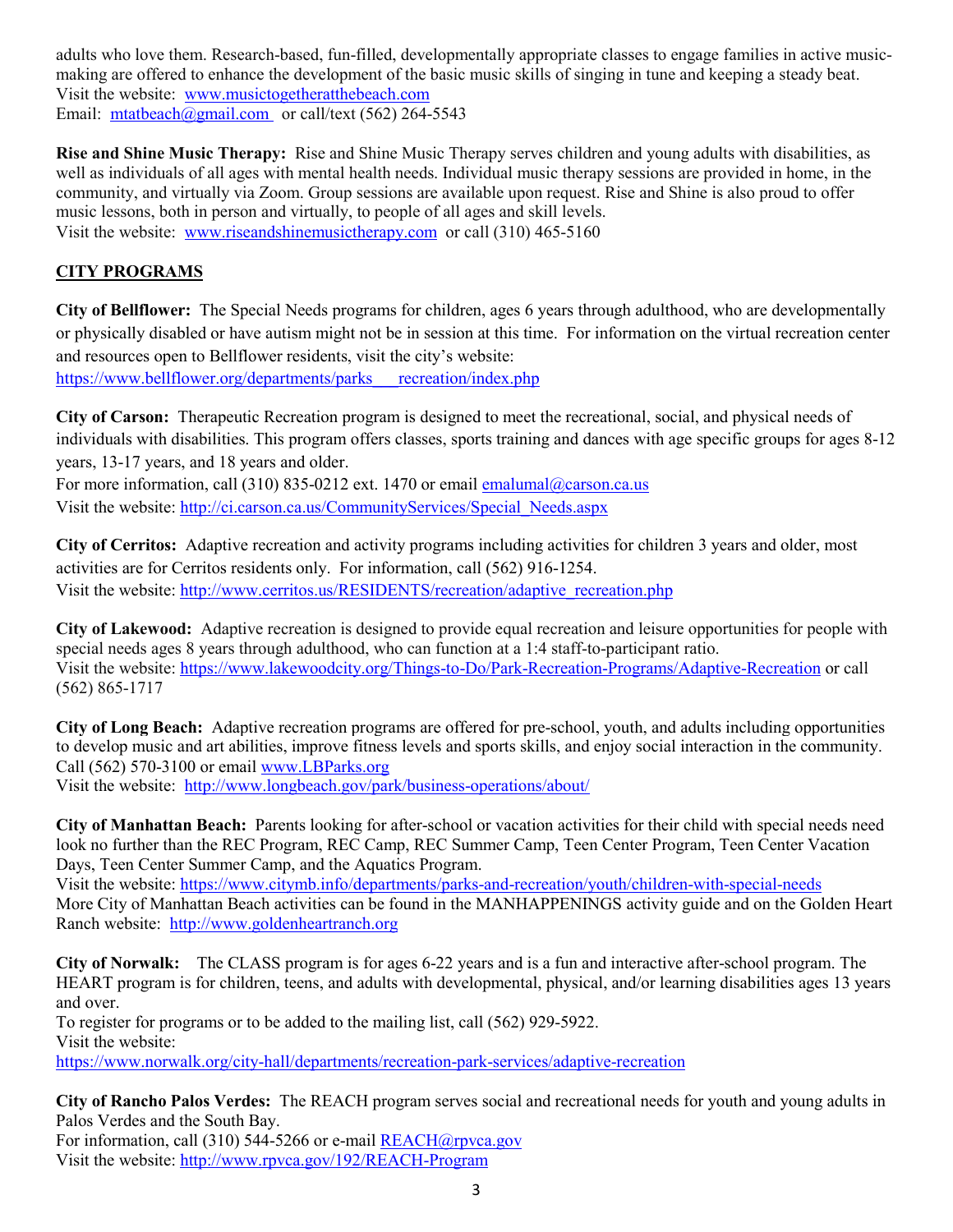**City of Torrance Adapted Sports and Recreation programs:** Adaptive recreation and sports provides activities and special assistance to individuals ages 13 years and over with intellectual disabilities. The PALS program is a social club for individuals ages 13 years and over. The adaptive recreation and sports program offers year-round integrated sports for those who are 13 years of age and over.

For information, call (310) 618-2934 or email Charlene Walker at [CWalker@TorranceCA.gov](mailto:CWalker@TorranceCA.gov) Visit the website: <https://www.torranceca.gov/services/recreation-services/adaptive-recreation-and-sports>

### **ENTERTAINMENT, AMUSEMENT AND THEME PARKS**

**AMC Sensory Friendly Films:** For guests and families living with autism or other special needs, the program is available on the second and fourth Saturday (family-friendly) and Wednesday evenings (mature audiences) of every month. Visit the website for locations and a list of movies: [https://www.amctheatres.com/programs/sensory-friendly](https://www.amctheatres.com/programs/sensory-friendly-films#movies)[films#movies](https://www.amctheatres.com/programs/sensory-friendly-films#movies)

**Aquarium of the Pacific:** The Aquarium of the Pacific offers special events throughout the year, such as Autism Family Mornings, Autism Families Night, and the Festival of Human Abilities in late January. For information on upcoming events, visit the website:<http://www.aquariumofpacific.org/events>

**Disneyland Community Involvement Program (CIP):** The Disneyland **My Magical Day Program** (formerly CIP) remains on hold. Please check the website for updates: <https://publicaffairs.disneyland.com/CIP/> For information on the updated Disneyland Parks **Disability Access Service (DAS)**, visit the website: <https://disneyland.disney.go.com/guest-services/guests-with-disabilities/>

**Los Angeles Zoo:** Learn about the more than 270 different species that call the Zoo home. Major exhibits will transport you to biomes around the globe. The gardens boast an incredible array of plants — from Hong Kong orchid trees to Mexican fan palms. For many visitors, the plant life is as much of an attraction as the wildlife. Open 10 a.m. to 5 p.m. daily except Thanksgiving Day and Christmas Day (December 25). Visit the website: [www.lazoo.org](http://www.lazoo.org/)

Additional languages supported: Spanish

**Sesame Place San Diego:** This new theme park is designed to bring "Sesame Street" to life. It will have a host of accommodations in place to welcome children with disabilities when it opens to the public on Saturday, March 26, 2022. As a Certified Autism Center, Sesame Place San Diego will offer designated quiet spaces throughout the park. All staff will complete autism sensitivity and awareness training before opening and there will be a sensory guide available on the park's website to help families prepare for their visit. For more information, visit the website: [www.sesameplace.com](http://www.sesameplace.com/)

**Segerstrom Center for the Arts:** This Center in Costa Mesa offers Family Friendly and Sensory Friendly performances as well as some bilingual and ASL interpretations in their smaller theater. Visit the website: <https://www.scfta.org/Plan-Your-Visit/Sensory-Friendly.aspx>

**Tickets at Work:** Online discounts for Knott's Berry Farm, amusement parks, hotels, rental cars, movie theaters, etc. can be accessed all year by registering for free membership at: [www.TicketsatWork.com/knotts](http://www.ticketsatwork.com/knotts) When registering use HRC's Company Code: **KBFHRC**

#### **LOS ANGELES COUNTY BEACHES**

Beach Wheelchairs are equipped with large, wide wheels that can roll across the sand without sinking. They usually require users to be accompanied by someone pushing them, although several California locations offer motorized chairs that may be self-propelled.

Each location has a different number of chairs available and average one or two per site. Reservation policies may vary so call ahead for details.

For locations throughout the state, visit the California Coastal Commission website: [https://coastal.ca.gov/access/beach](https://coastal.ca.gov/access/beach-wheelchairs.html#text)[wheelchairs.html#text](https://coastal.ca.gov/access/beach-wheelchairs.html#text)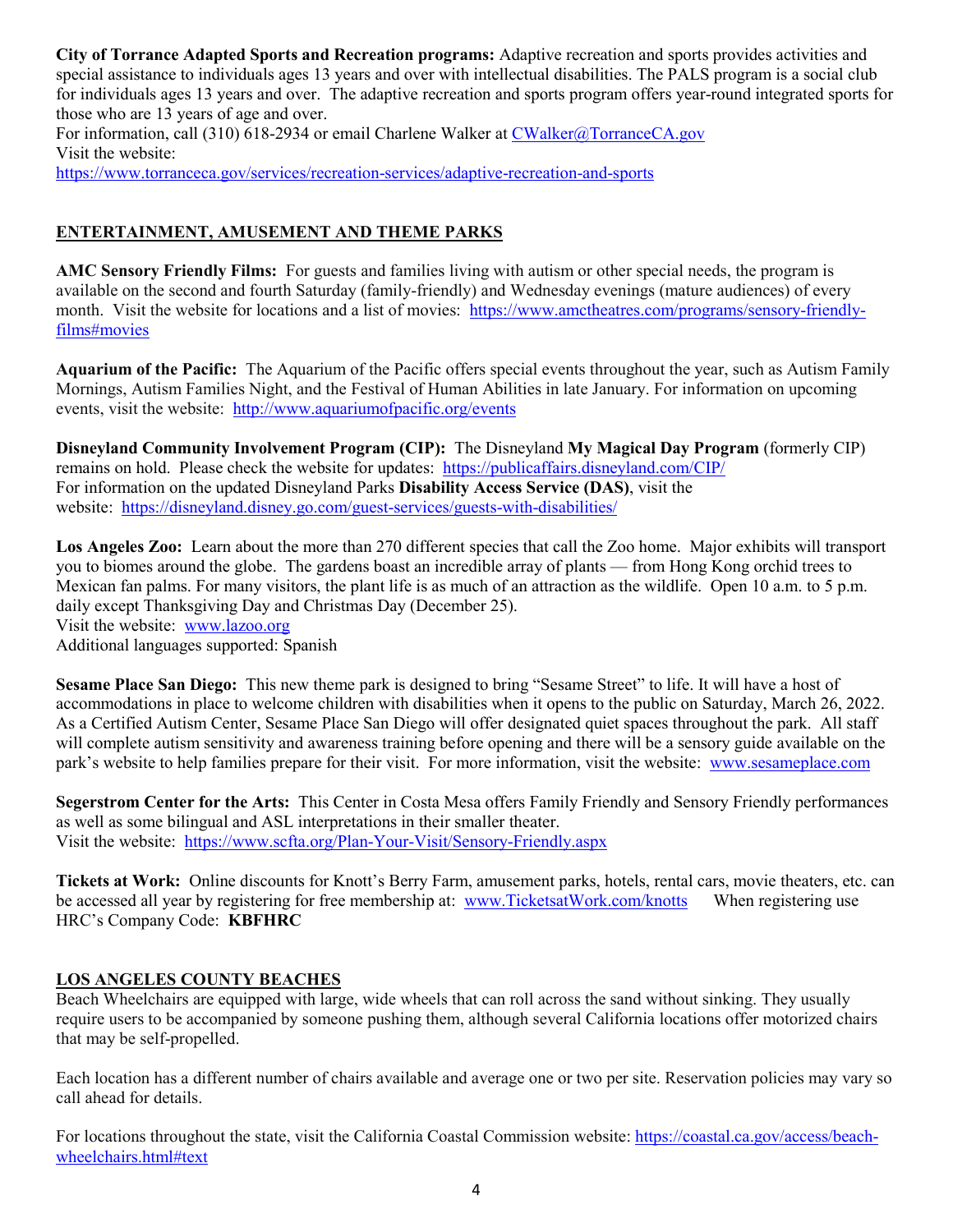#### **L.A. County Beaches offering Free Beach Wheelchairs include:**

- Belmont Shore at Alfredo's Granada Ave. concession stand, Long Beach, (562) 477-6820
- Cabrillo Beach, San Pedro, (310) 372-2162
- Catalina Island, (310) 510-1622
- Dockweiler State Beach, Playa del Rey, (310) 372-2162
- El Porto Beach, Manhattan Beach, (310) 372-2162
- Hermosa City Beach, (310) 372-2162
- Leo Carrillo State Beach, Malibu, (310) 457-4665
- Manhattan Beach, (310) 372-2162
- Mother's Beach, Marina del Rey, (310) 394-3261
- Santa Monica Beach at Annenberg Community Beach House, 415 PCH, (310) 458-4904
- Santa Monica Beach at Perry's Café, 400 Ocean Front Walk, (310) 452-2399
- Topanga Beach, Malibu, (310) 394-3261
- Torrance County Beach, Torrance, (310) 372-2162
- Will Rogers State Beach, Pacific Palisades, (310) 394-3261
- Zuma Beach County Park, Malibu, (310) 457-2525

#### **SOCIAL PROGRAMS AND CAMPS**

**AbilityFirst Camp Paivika:** For children, teens and adults with disabilities. Camp Paivika is planning to host their 2022 camp on site this summer. They will also develop a virtual component to the summer program that will be free for campers who are unable to attend in person.

Visit the website[: https://www.abilityfirst.org/camp-paivika/](https://www.abilityfirst.org/camp-paivika/) or email [camppaivika@abilityfirst.org](mailto:camppaivika@abilityfirst.org)

**Palos Verdes Library District (PVLD):** The PVLD is currently offering virtual programs for all ages. They also have Story Time and other programs.

Visit the website: <https://pvld.org/virtual>

Contact Marisa Perley at (310) 377-9584 ext. 238 or by email [mperley@pvld.org](mailto:mperley@pvld.org)

**Club 21 South Bay Community Group:** Monthly events including playdates for 0-5 year olds, a youth group, and Monday night meetings for parents and caregivers. Visit the website:

<http://clubtwentyone.org/programs/community-groups/south-bay-community-group.html>

**Easterseals Southern California Camp:** For children and adults with disabilities, this weeklong camp will be held from July 31st – August 6th, 2022 near Big Bear at Camp Oakes in the San Bernardino Mountains, elevation 7,300 ft. Counselor to camper ratio is 1:2.

Visit the website: <http://www.easterseals.com/southerncal/our-programs/camping-recreation/>Email Camp Program Director [amanda.showalter@essc.org](mailto:amanda.showalter@essc.org) or call (951) 264-4855

**Exceptional Kids Organization (EKO):** EKO has hosted monthly dances via Zoom throughout the pandemic for SW SELPA students ages 14 years and older. In-person dances will be held beginning in March, 2022 and as always, a wonderful Prom will be held in June! Check the website for the variety of other fun events and activities offered. Visit the website: [www.ekpto.com](http://www.ekpto.com/) or contact Sandra DeMond by email sdemondathome@aol.com Additional languages supported: Spanish

**Friendship Foundation South Bay:** For children and young adults, ages 5 through 30 years. Friendship Foundation provides a variety of social, recreation and respite programs throughout the year. Participants are paired with a student volunteer.

Visit the website[: http://www.friendshipfoundation.com/](http://www.friendshipfoundation.com/) or call (310) 214-6677

**Girl Scouts of Greater Los Angeles:** Promoting the inclusion of girls with special needs to become involved in local Girl Scouts Troops.

Visit the website: [www.girlscoutsla.org](http://www.girlscoutsla.org/)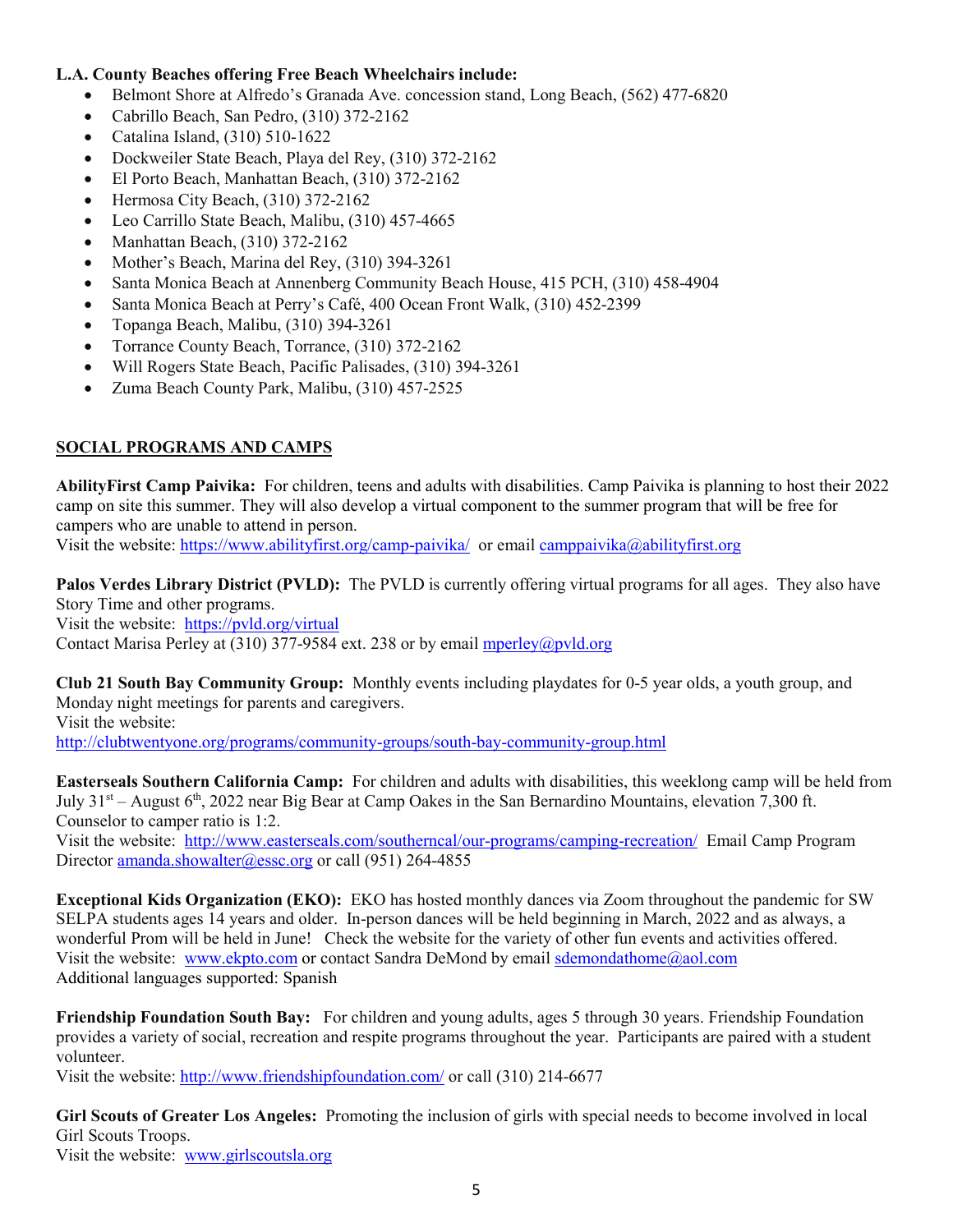Contact Cecilia Tapia, Recruitment Specialist by email [Ctapia@girlscoutsla.org](mailto:Ctapia@girlscoutsla.org)

**Golden Heart Ranch:** Teen and young adult programs focusing on Social and Living Skills through cooking classes, Track Fitness Club, Supper and Dance Clubs, Volunteer Days, Summer Camps and Parents Matter Too programs. Visit the website: [http://www.goldenheartranch.org](http://www.goldenheartranch.org/) Contact Barbara Pacheco by email [barbara@goldenheartranch.org](mailto:barbara@goldenheartranch.org) or call (310) 798-9933

**ICAN (California Abilities Network):** Based in Redondo Beach, ICAN provides weekday and weekend outings throughout the year and weeklong camp experiences in the summer. Visit the website:[www.icanla.net](http://www.icanla.net/) Contact Scott or Louise Elliott at (310) 374-8295

**LBC Hero Squad:** LBC Hero Squad was founded in 2016 by a group of parents as a means of providing awareness and education to the community about autism. Their mission is to create and implement school and community events to provide awareness, education, and to promote acceptance, kindness, and inclusion of children and youth with autism and other special needs.

Visit the website: <https://sites.google.com/view/lbcherosquad/home> Contact email [lbchsinquiries@gmail.com](mailto:lbchsinquiries@gmail.com)

**My Social Club (MSC**): MSC is a place for friendships, community and social skills for young adults with special needs and is staffed by two Special Education Teachers, Elizabeth Dolenga and Sylvia Owens. Visit the website: [www.MySocialClub.net](http://www.mysocialclub.net/) Call (310) 429-6191 or (310) 488-5648

**New Adventures (Life Steps):** New Adventures is a weekly social group that meets in Torrance for those who are 25 years of age and older. The group activities are planned a month in advance and vary, but can include bowling, walking around the Redondo Beach pier, and having dinner, etc. Contact Robert Turner, Director at (562) 366-7144

**Momentum Pediatric Therapy Network (PTN):** Momentum PTN offers year-round social skills and community integration programs for children and teens ages 4-18. Camp Escapades, an annual summer day camp for children ages 5 to 14 years, with developmental concerns and their siblings, takes place in August. Momentum PTN's social skills and summer programs are led by occupational, physical and speech therapists. Visit the website: <https://momentum4all.org/pediatrictherapynetwork/> or call (310) 328-0276

## **SPORTS, RECREATION AND FITNESS**

**ACEing Autism:** A special designed tennis program for children with autism. For information on the Torrance and Long Beach, visit the website: [www.aceingautism.com](http://www.aceingautism.com/) Additional languages supported: Volunteers speak multiple languages, including ASL

**Aquatic Explorations:** Provides lessons for the individual needs of each student from beginners to competitors and anyone of special needs. Locations in Los Alamitos, California, where expert instructors teach out of a 92 degree heated, indoor pool, year round.

Visit the website: [www.aquaticexplorations.com](http://www.aquaticexplorations.com/) or contact by email [aquaticexplorations@gmail.com](mailto:aquaticexplorations@gmail.com)

**A.skate Foundation:** A.skate introduces children with autism to the world of skateboarding. A.skate events provide an outlet that allows participants to be social without being "social". Space is limited; RSVP as soon as registration opens**!** Visit the website[: www.askate.org](http://www.askate.org/) or email [info@askate.org](mailto:info@askate.org)

**AYSO VIP Soccer – Redondo Beach:** For children and adults with physical and/or mental disabilities starting at 4 years of age. Practices begin in September at Adams Middle School in Redondo Beach on Saturdays from 9:00 am – 11:00 am. Contact Sean or Rosangela Kenney at (310) 936-1912 or email [rosangelakenney@gmail.com](mailto:rosangelakenney@gmail.com)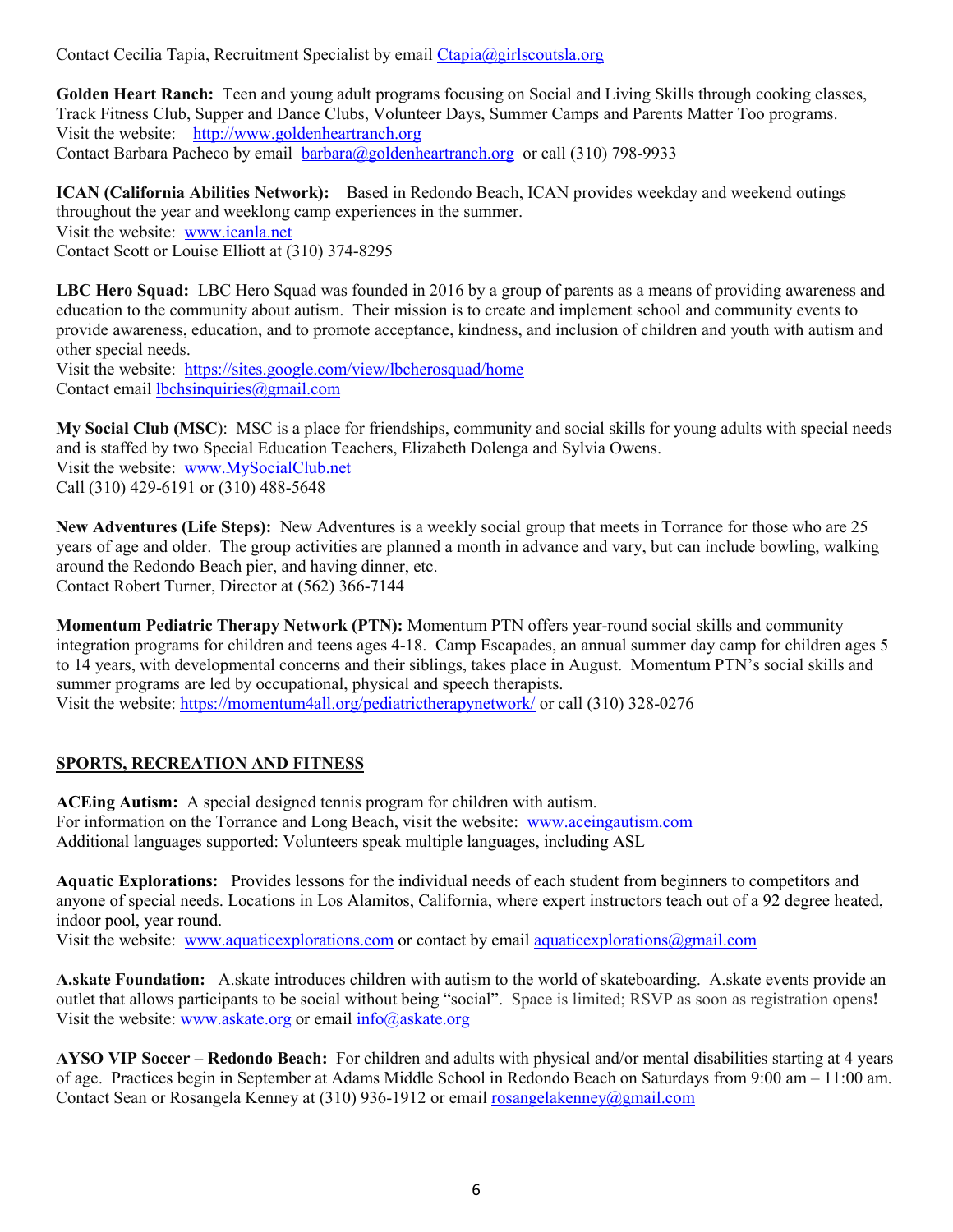**AYSO VIP Soccer Program Locator:** For children and adults with physical or mental disabilities starting at 4 years of age. To locate a VIP (Very Important Player) program near you, visit the website: <https://ayso.org/play/vip/>

**Buddy Ball – Long Beach/Lakewood:** A Heartwell baseball program for children and young adults with special needs in the Long Beach/Lakewood area. The season is from February through June. For information, contact Lynette Ingram, Director of Buddy Baseball by email [lynning64@att.net](mailto:lynning64@att.net) Register online: [www.heartwellbaseball.com](http://www.heartwellbaseball.com/) Additional languages supported: Spanish

**Challenger Baseball - Lakewood:** Offered through the **Lakewood Little League** for ages 4 years to adulthood. The season is from February through May. Visit the website: <https://www.lakewoodlittleleague.org/page/show/2919632-challenger-baseball> Contact Robin Sumner (562) 229-0500 or by email [rsumner17@aol.com.](mailto:rsumner17@aol.com) For Spanish-speakers, contact Lori Monninger (562) 304-8056.

Additional languages supported: Spanish

**Challenger Baseball – Lunada Bay:** Offered through **Lunada Bay Little League** for ages 4-22 years. Contact Bill Foltz (31) 444-2496 or by email [billfoltz@cox.net](mailto:billfoltz@cox.net) Additional languages supported: Spanish

**Challenger Baseball League Locator:** Visit this website to locate a Challenger Baseball League in your area: <https://www.littleleague.org/play-little-league/league-finder/>

**Challenger Flag Football and Cheer:** Offered through **Lakewood Pop Warner**, the Lakewood Lancers is for kids ages 5-18 with cognitive and physical disabilities. Contact the Challenger Director for information: <https://www.lakewoodlancers.org/Default.aspx?tabid=1439764>

**Challenger Flag Football:** Offered through **Palos Verdes Pop Warner**, this is a structured flag football program for participants ages 5-18 years with special needs. Practices begin in August. Visit the website: <http://www.pvfootball.assn.la/Page.asp?n=95566&org=PVFOOTBALL> Email [brucehum111@gmail.com](mailto:brucehum111@gmail.com)

**Challenger Cheer:** Offered through **Palos Verdes Pop Warner**, this is a cheer program for participants ages 5-18 years with special needs. Practices begin in August. Visit the website: [www.pvfootball.org](http://www.pvfootball.org/) 

**Chuck E. Cheese Sensory Sensitive Sundays:** Chuck E. Cheese offers a sensory-friendly experience on the first Sunday of every month at participating locations, opening two hours before their normal opening time. These Sensory Sensitive events include trained and caring staff that work to ensure each guest has a fun-filled visit where their mission is to create an event that allows ALL kids to be a kid.

Visit the website: <https://www.chuckecheese.com/events/sensory-sensitive-sundays/>

**Exceptional Day of Play:** Exceptional Day of Play (EDP) is an organization catered to providing accessible activities to children in Long Beach. Each event features activities universally designed for kids of all abilities. Events include sensory bins, water play, arts and crafts, and interactive games, accessible for all children. Two High School students founded EDP, with an intention of creating a safe space for children with special needs and their families. Visit the website[: https://exceptionaldayofplay.com/](https://exceptionaldayofplay.com/) Email: [exceptionaldayofplay@gmail.com](mailto:exceptionaldayofplay@gmail.com) Additional languages supported: Spanish

Galaxy Junior: For infants and children ages 18 months to 6 years old, this is an exciting, non-competitive opportunity to learn the game of soccer while developing physically, socially, and mentally. These age specific groups require parental involvement and are not specifically designed for children with special needs but they are inclusive. Visit the website: <https://youth.lagalaxy.com/galaxy-juniors/> Email: [shanya.lopez@lagalaxysc.com](mailto:shanya.lopez@lagalaxysc.com)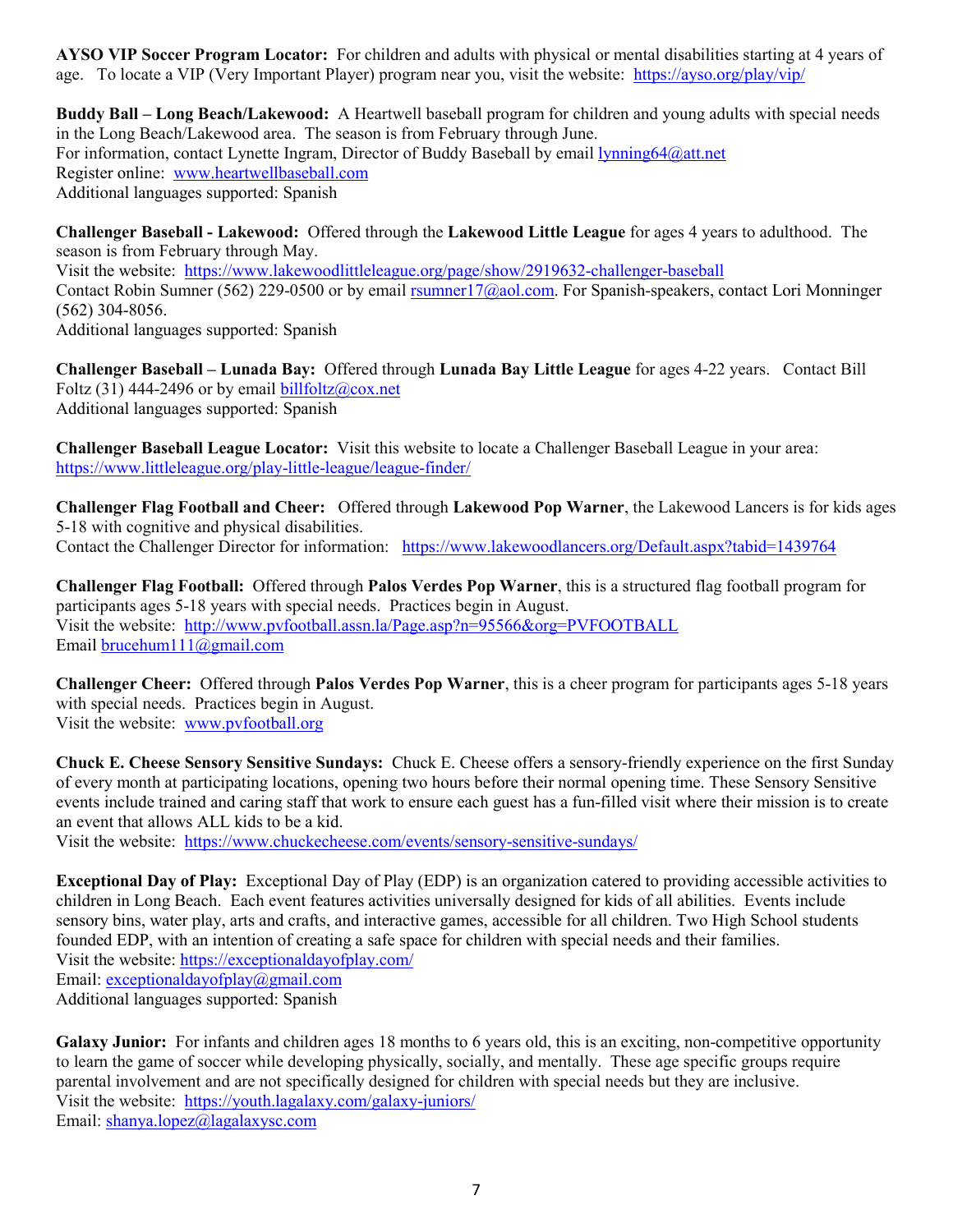**Gladius Athletic Foundation:** Fencing classes for individuals with special needs as young as 8 years of age. Equipment is available for practice at no charge. For class schedules and locations, visit the website: <https://www.gladiusathleticfndn.org/>

Call Nylda Osorio-Vadnais (424) 337-0622 or email [GAFndn@gmail.com](mailto:GAFndn@gmail.com)

**Long Beach Beauties:** A special needs co-ed cheer squad for ages 8 years and older. For information, Contact Lynette Ingram – Cheer Director by email [lynning64@gmail.com](mailto:lynning64@gmail.com) Additional languages supported: Spanish

**Loyola Marymount University Special Games:** The mission of Special Games is to bring together the special needs community of Los Angeles and the Loyola Marymount University community for a day of fun and friendship. For more information, email [daveon.swan@lmu.edu](mailto:daveon.swan@lmu.edu) or call (310) 338-2728

**One With The Water:** Providing swimming lessons for children and adults of any age and ability. Focus on individualized training to eliminate barriers for those with unique needs. Visit the website[: www.onewiththewater.org](http://www.onewiththewater.org/)

**Pools of Hope:** Located in Long Beach, this premier provider of aquatic exercise and physical therapy programs for 50 years offers warm water rehabilitation and wellness for all ages and abilities. The pools provide welcoming options for people who have physical or cognitive challenges. The facility is equipped with accessible ramps and lifts for those who are wheelchair dependent or have limited mobility. Water wheelchairs are available to allow easy access to therapy and exercise.

For additional information, email [pools@caaquatictherapy.com](mailto:pools@caaquatictherapy.com) or call (310) 537-2224 To schedule an appointment or sign up, visit the website: <https://caaquatictherapy.com/>

**RED Day:** Keller Williams South Bay and Keller Williams Beach Cities will be giving back to the community by having a special celebration in May for young adults with special needs in the South Bay Community.Young adults with special needs that attend transition programs or day programs and are 18-60 years of age and older, are invited to attend a day of fun, games, prizes, food and dancing along with various activities to make them feel extra special. For more information, contact Gerry Nicks (310) 701-5332.

**Sand Blasters Snowshoeing Team:** This fun and unique team began practicing on the beach and competing in the snow 21 years ago, with a one year break for COVID-19. Two moms/coaches, who are certified in coaching the sport of snowshoeing for people with disabilities, created the team. New participants of all ages and abilities are welcome and encouraged to join the team on the sand for one or more practices or for the entire season. There are extra sets of snowshoes for children and adults to use. The  $20<sup>th</sup>$  practice season will begin Saturday, October 15<sup>th</sup>, 2022 and will continue through early February, 2023. The season wraps with a three-day trip to Big Bear in February to compete in the Sports 4 Exceptional Athletes (S4EA) Winter Games, along with other teams throughout Southern California. For pictures of the team in action, check out the Facebook page: *Sand Blasters Snowshoeing Team* For more information, email Kerry Ryerson at [kerry.ryerson@gmail.com](mailto:kerry.ryerson@gmail.com) Additional languages supported: Spanish, Tagalog

**South Bay Aquatics Swim School:** A year-round indoor swim facility with locations in Torrance and Redondo Beach for ages 6 months and up.

Visit the website: <http://southbayaquatics.com/index.php> Redondo Beach – Email [info@southbayaquatics.com](mailto:info@southbayaquatics.com) or call (310) 937-SWIM (7946) Torrance – Email [torranceinfo@southbayaquatics.com](mailto:torranceinfo@southbayaquatics.com) or call (310) 325-SWIM (7946)

**Southern California Dance Theatre (SCDT):** The Southern California Dance Theatre is a not for profit dance company founded in 1994 which seeks to involve the diverse community of the greater Long Beach area, especially youth, and exploring the many facets of dance productions and theater arts. With its focus on dance performances, arts education, the SCDT seeks to foster team spirit and provide individual roles that utilize each person's strengths and talents. Visit the website:<https://www.scdt.com/> or call (562) 496-1766

**Special Olympics Southern California (SOSC):** Special Olympics Southern California enriches the lives of 35, 000 athletes and their communities in Southern California through sports, education, and athlete health. Visit the website: [www.sosc.org;](http://www.sosc.org/) Email  $info@sosc.org$  or call (562) 502-1100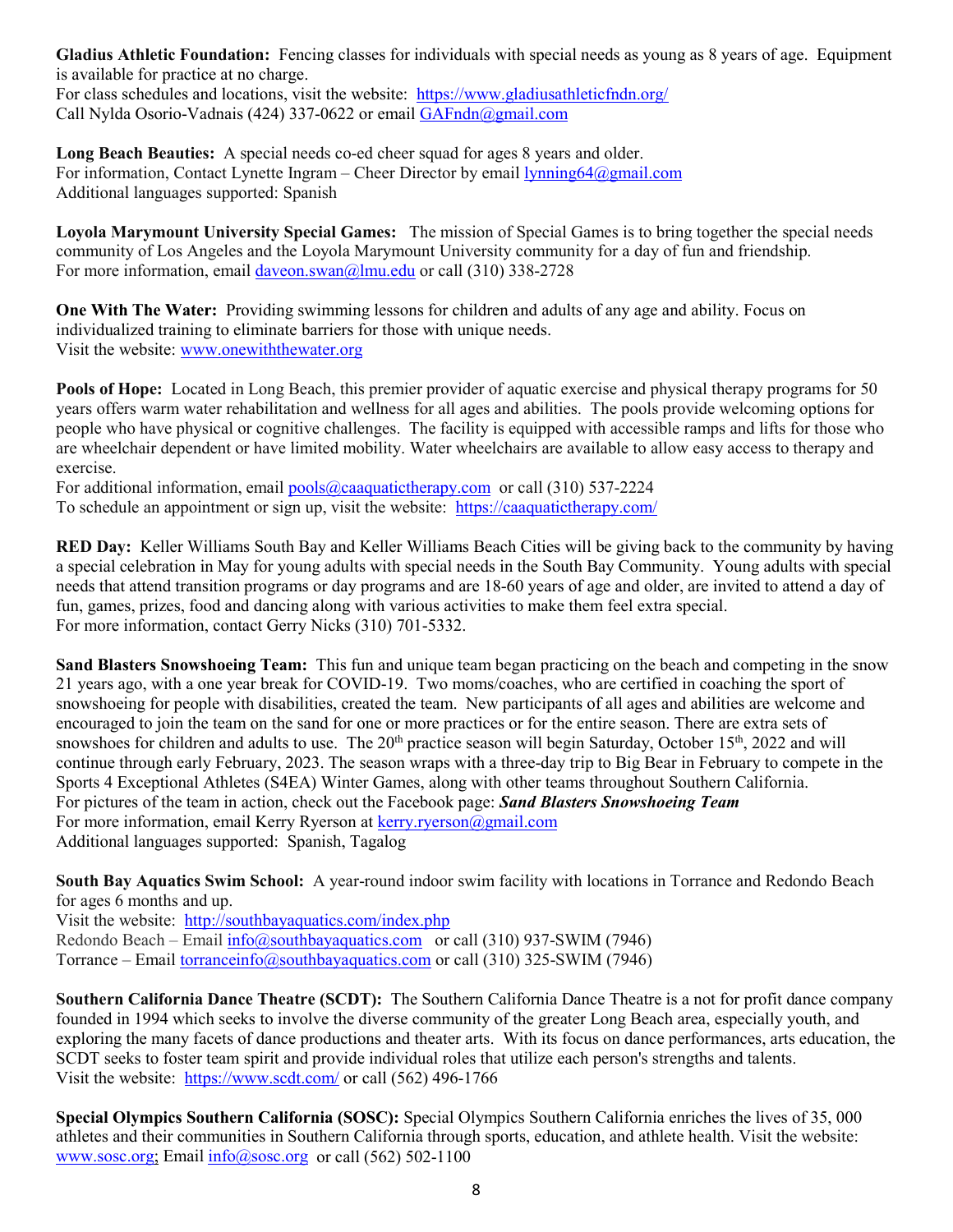**Surfers Healing:** Based in Southern California, this original surf camp for children with autism has been serving the community since 1996. The program gives individuals a chance to encounter the waves, to challenge themselves, and to try something new. Space is limited; RSVP as soon as registration opens! Visit the website for information and Camp Schedule: <https://www.surfershealing.org/about-us>

or call 877-966-SURF (7873)

**SwimScaape:** Offering **swim lessons and swim therapy for all ages and abilities.** Staff have two adaptive certifications, including expertise in sensory processing, movement, and behavioral techniques. Kids and Adults increase self-awareness, and learn skills ranging from basic water safety to advanced stroke technique. Visit the website: [www.swimscaape.com](http://www.swimscaape.com/)

**We Rock The Spectrum Kid's Gym:** An indoor kid's gym for ages infant to 13 years old that offers an inclusive philosophy with unique sensory equipment specifically designed to aid children with sensory processing disorders. Open for Private Facility Rentals and Low Capacity Open Play for families with children of all abilities, those with special needs and those without. For more locations: <https://www.werockthespectrumkidsgym.com/our-location>

There are two locations in the HRC service area:

Long Beach:<http://www.werockthespectrumlongbeach.com/> Email [info@werockthespectrumlongbeach.com](mailto:info@werockthespectrumlongbeach.com) or call (562) 386-2495

Redondo Beach: http://www.werockthespectrumre dondobeach.com/ Email [info@werockthespectrumredondobeach.com](mailto:info@werockthespectrumredondobeach.com) or call (310) 318-7191

**5-Eleven Hoops:** 5-Eleven Hoops provides therapeutic basketball training for children on the Autism Spectrum and other disabilities. Stacy McAlister, a former professional basketball player, created 5-Eleven Hoops in his own backyard by using his pre-existing training and knowledge. Stacy has assembled a system of drills and basketball plays to build sportsmanship, social skills, coordination, strength & cognitive development for children with autism. Inspired from helping his own son learn, grow and develop during the early stages of his Autism diagnosis, McAlister created and built this program.

Visit the website: <https://www.5elevenhoops.com/> Email [info@5elevenHoops.com](mailto:info@5elevenHoops.com) or call (310) 612-5440

# **STATE AND NATIONAL PARKS**

**California Department of Fish and Wildlife:** A free fishing license is available for any person who is developmentally disabled. Letter of Certification is required by a licensed physician or a State Regional Center Service Coordinator on letterhead certifying the applicant's developmental disability. For more information and the application, visit the website: <https://nrm.dfg.ca.gov/FileHandler.ashx?DocumentID=111500&inline>

**California State Parks:** For persons with permanent disabilities, the cost of a Lifetime Disabled Discount Pass is \$3.50. The Disabled Discount Pass entitles its bearer to a 50% discount for use of all basic facilities (including vehicle day use, family camping, and boat use fees) at any unit of the California State Park System operated by the California Department of Parks and Recreation, except Hearst San Simeon SHM. The pass holder is required to present the Disabled Discount Pass and a valid California Driver License or other suitable photo identification, along with any campsite reservation, and to pay any supplemental fees upon entrance to the park unit. Here is the link for the application: <http://www.parks.ca.gov/pages/737/files/DPR818a.pdf>

**National Parks and Federal Recreational Lands:** A free, lifetime **Access Pass** is available to U.S. citizens or permanent residents of the United States that have been medically determined to have a **permanent disability.** You can obtain the Access Pass **in person, with proper documentation,** from a participating Federal recreation site or office. Look up the **[Site Locations](https://store.usgs.gov/sites/default/files/PassIssuanceList.pdf)** on the website that issue the Access Pass. Alternatively, for a \$10 document-processing fee you can obtain the Access Pass via mail order from USGS. Mail-order applicants for the Access Pass must submit a completed **[paper application](https://store.usgs.gov/sites/default/files/access_pass_application.pdf)**, proof of residency and documentation of permanent disability (does not have to be a 100% disability). Once the application package is received, the documentation will be verified and a pass, with the pass owner's name pre-printed on it, will be issued to the applicant. For site locations, an application or more information visit the website: <https://store.usgs.gov/access-pass>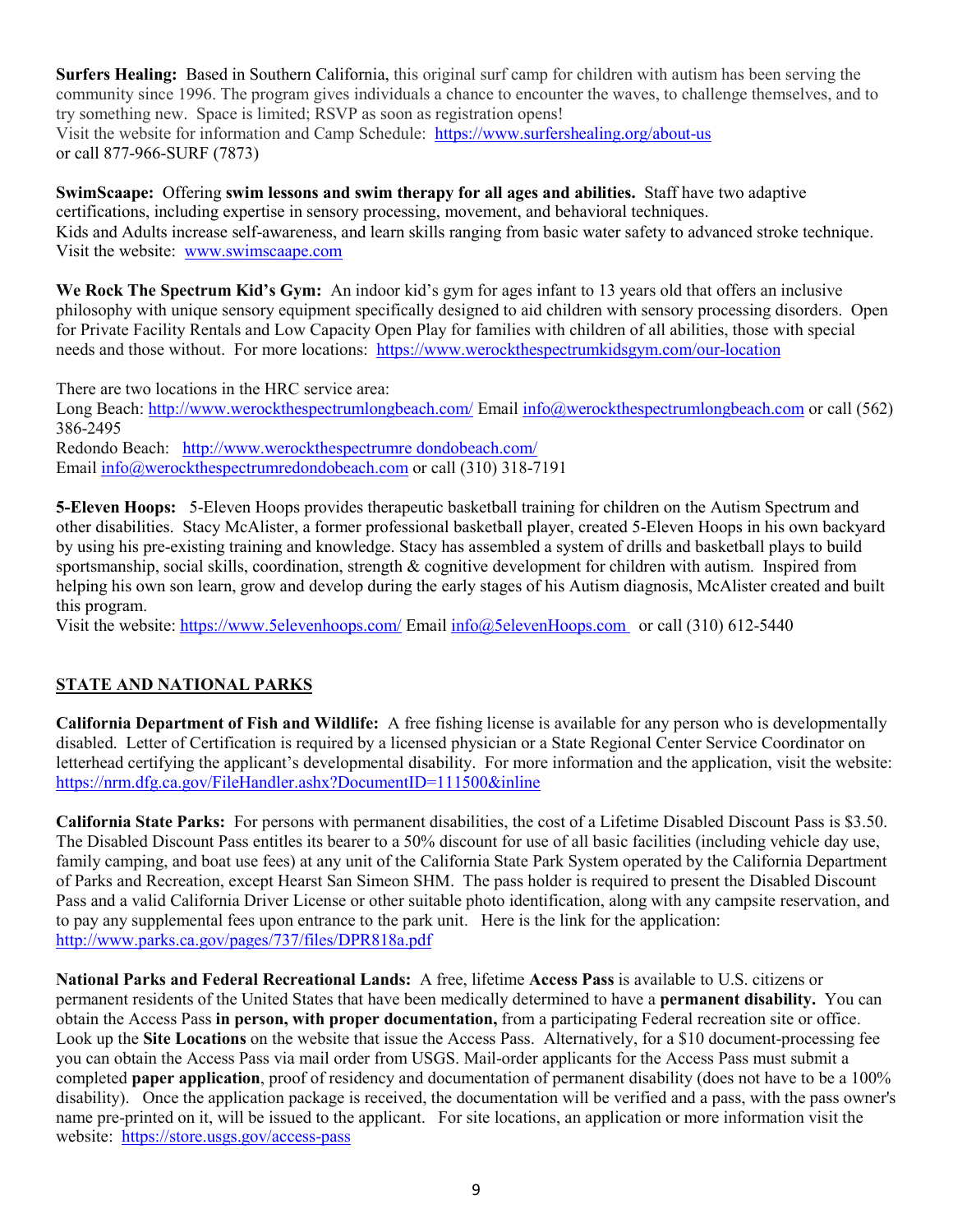#### **THERAPEUTIC RIDING PROGRAMS**

**Dream Catcher of Los Angeles:** Our mission is to improve the lives of children, adults, and veterans with cognitive, physical, and emotional disabilities through the benefits of therapeutic horseback riding and other equine-assisted activities while serving the therapeutic riding profession through training and education. Visit the website[: www.dreamcatcherla.com](http://www.dreamcatcherla.com/)  Contact by email [Info@dreamcatcherla.com](mailto:Info@dreamcatcherla.com) or call (310) 350-1311

**Ride to Fly:** Ride to Fly is a non-profit organization dedicated to providing therapeutic horseback riding and the associated learning experiences to children ages 4 and older including adults with disabilities ranging from physical, cognitive and/or emotional in a safe, nurturing environment. Ride to Fly is located at 50 Narcissa Drive in Rancho Palos Verdes.

Visit the website: [www.ridetofly.com](http://www.ridetofly.com/) or call (310) 541-4201

**Ride Your Horse:** The mission of this program in Cerritos is to enhance the lives of those with disabilities by safely providing high-quality, riding equine-assisted activities and therapies. Non-riding activities and therapies are also available.

Visit the website: [www.rideyourhorsecerritos.com](http://www.rideyourhorsecerritos.com/) 

Contact by email: [rhycerritos@gmail.com](mailto:rhycerritos@gmail.com) or call (562) 677-4077

**Therapeutic Riding Center:** Provides services to children and adults of all ages with disabilities in the form of equine assisted activities. The Center is located at 18381 Goldenwest Street in Huntington Beach. Visit the website: <http://www.trchb.org/>or call (714) 848-0966

**Valley View Vaulters:** Vaulting lessons are provided to any person, of any age, and any ability in an inclusive environment. Lessons are offered in Long Beach on Mondays and in Lake View Terrace on Tuesdays - Saturdays. Visit the website: [http://www.valleyviewvaulters.com](http://www.valleyviewvaulters.com/) or call (818) 302-0153

#### **OTHER AREA PROGRAMS – NEAR AND FAR**

**Alternative Baseball:** This is a new opportunity that is coming to Southern California. Taylor Duncan from Dallas, Georgia is a young man who has autism and is the commissioner/director of the Alternative Baseball Organization. This is an authentic baseball experience for teens 15+ and adults with autism and other disabilities to gain social and physical skills for success in life on and off the diamond. Taylor is hoping to recruit coaches and players for a new team in Orange County!

Visit the website[: www.alternativebaseball.org](http://www.alternativebaseball.org/) or email [news@alternativebaseball.org](mailto:news@alternativebaseball.org) 

**Mychal's Learning Place:** Mychal's offers programs for children and adults including after-school care, sports opportunities, and independent living skills. Program is located at: 4901 W. Rosecrans Ave., Hawthorne, CA. Visit the website: [www.mychals.org](http://www.mychals.org/) Email [info@mychals.org](mailto:info@mychals.org) or call Ed Lynch, Founder at (310) 297-9333

**Flying Hero Club:** The Flying Hero Club was created to bring smiles to the faces of children with a serious illness or a disability. The kids and adults will have an opportunity to be flown on a belly board or in their wheelchair and fly, just like the Super Heroes in the movies. They will fly approximately 100 feet across a given location, at around 4 feet high, starting slow and increasing the fun according to their comfort level. Visit the website: [https://www.flyingheroclub.com/about\\_us](https://www.flyingheroclub.com/about_us) or email [contact@flyingheroclub.com](mailto:contact@flyingheroclub.com)

**Jensen-Schmidt Tennis Academy for Down Syndrome:** This Academy has been established and designed to meet the sport specific needs of children and young adults with Down Syndrome. Camp is held in Burbank in June. Visit the website: [www.jensen-schmidt.com](http://www.jensen-schmidt.com/) or email [js10s@hotmail.com](mailto:js10s@hotmail.com)

**Pujols Family Foundation:** The Foundation exists to celebrate and honor individuals with Down syndrome by offering a variety of programs focused on enriching the lives of the individuals and their families. Check the website for